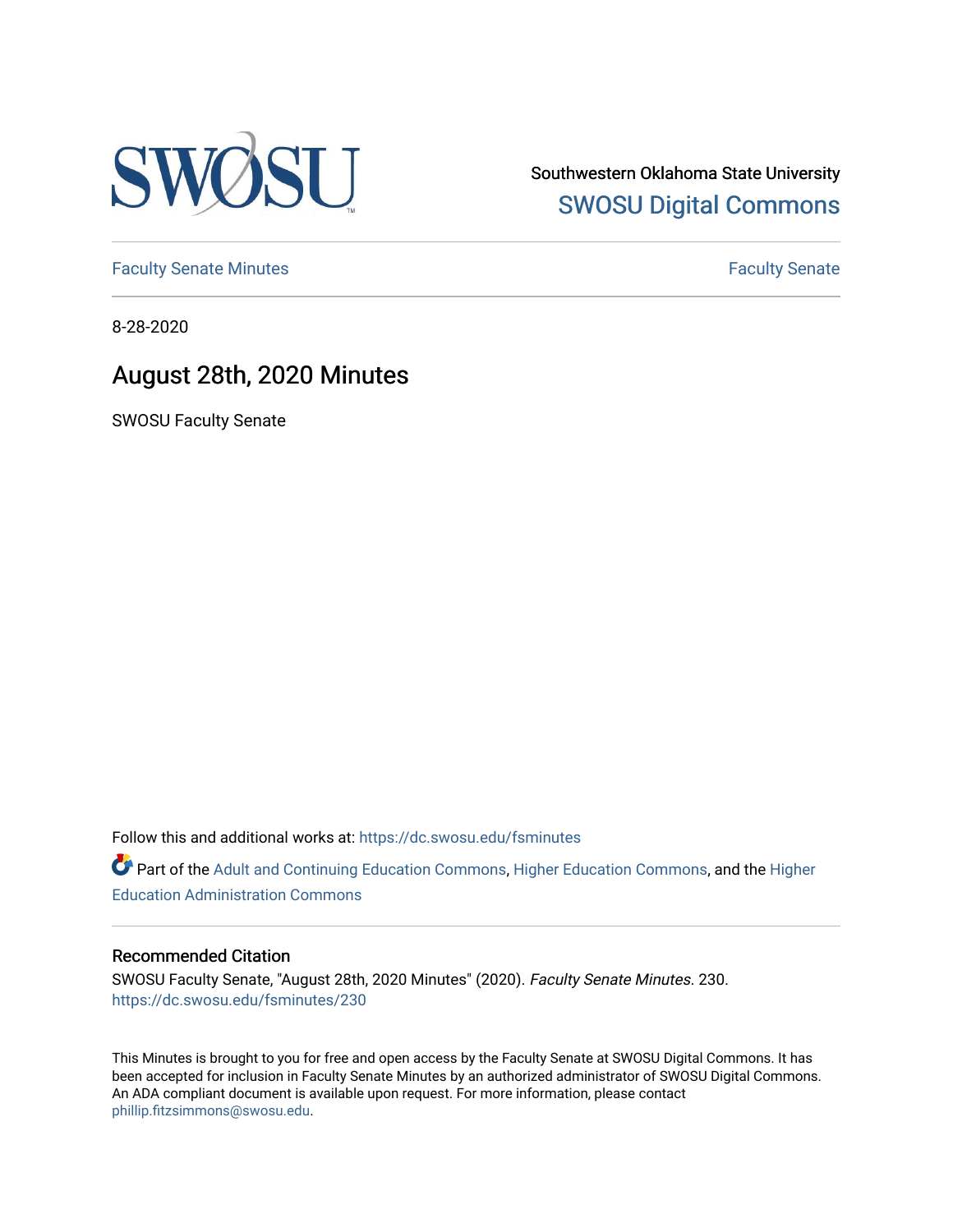# SWOSU Faculty Senate Minutes

Friday, August 28, 2020, 2:30 p.m. Join Zoom Meeting: https://zoom.us/j/91000881597?pwd=NzNMRCt2VmpXVXc2UVhtNkxkR0VpUT09

- I. **Call to Order:** Faculty Senate President Karen Sweeney called the August 2020 meeting of the Faculty Senate to Order at \_2:31\_\_ via Zoom.
- **II. Establishment of a Quorum:** L. Brewer, S. Brogdon, N. Brooks, S. Burgess, M. Claborn, J. Dunn, T. Ellis, A. Evert, P. Fitzsimmons, S. Ghosh, M. Hix, S. Kodumthara, D. Landrum- Geyer, A. Lee, D. Lloyd, S. Long, E. Meliza, V. Nix, K. O'Neal, E. Pritchard, H. Ramsey, H. Saluja, T. Sevin, T. Stein, C. Strauch, K. Sweeney, M. Ubeidat
- III. **Certification of Substitutes:** Jessica Salmans for Lisa Boyles (Jessica will be replacing Lisa for the remainder of her term), Steven O'Neal for Jimena Aracena, (Steven will be replacing Jimena for the remainder of her term).
- **IV. Presentation of Visitors:** None
- **V. Approval of Minutes: June and July, 2020- approved**

### **VI. Announcements**

- A. President Karen Sweeney
	- 1. Executive Council & Administrative Council Meeting: None Next meeting scheduled for Wednesday, September 9.
	- 2. Faculty Senate Executive officers meeting with Dr. South August 26, 2020
		- a) COVID-19 Items
			- (1) To see known active cases within SWOSU go to https://bulldog.swosu.edu/coronavirus/index.php. This is where information will be updated as new information is reported. This site reports known active cases so will change as the numbers change. Following the two-week quarantine of a student and/or faculty member their number will be removed from the count.
			- (2) SWOSU is not testing for the virus. The positive tests are either reported by the student or by the County Health Department. SWOSU knows before the Oklahoma Department of Health.
			- (3) The Dean of Students will notify the faculty who have these students in class regardless of the course delivery method. Only those faculty will get this information via email from the Dean of Students. This information is to remain private due to FERPA.
			- (4) OU Medical Center reported to the Council of Presidents: if you site gets to 5% of students then it would be a serious matter. SWOSU's number would be around 200 students.
			- (5) The new rapid test is currently not available in our surrounding area.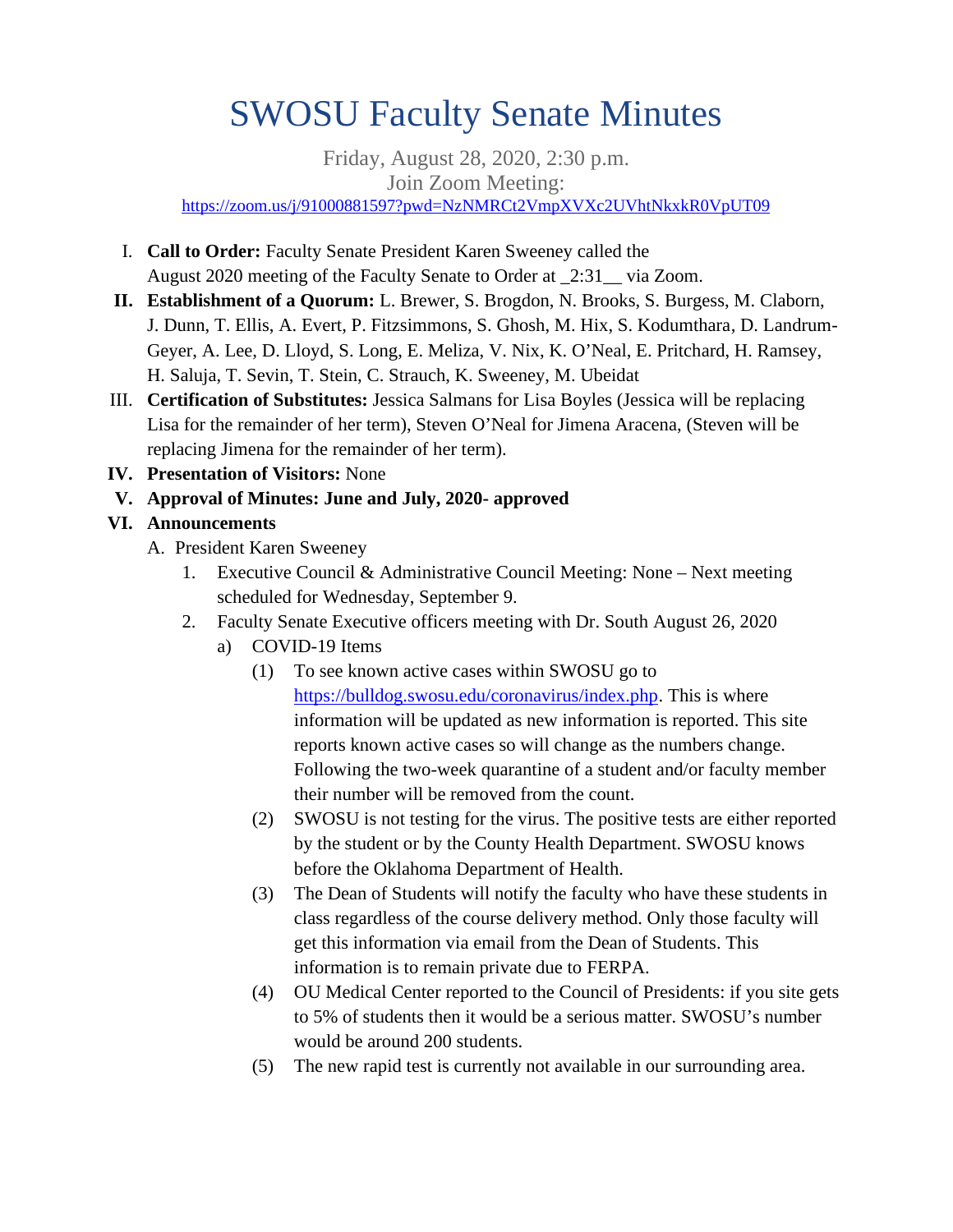- (6) No plans to close and go online due to everyone's efforts of washing hands, social distancing, and wearing masks.
- (7) SWOSU headcount is currently down 1.5 %. Furlough's are not planned at this point in time.
- (8) Dr. South encourages anyone with concerns or questions to contact him.
- 3. Bookstore News
	- a) SWOSU Club Presidents are still meeting at Lucille's Restaurant for President meetings. Dean Engle sent an email stating social distancing will be required when eating and masks would be worn otherwise.
	- b) Ratcliff's Bookstore has sign on door, Do NOT wear masks inside. No one of obligated to give Ratcliff's book information. SWOSU is only obligated to post on the SWOSU Website. Clarification from S. Burgess- sign says masks are not required- does not state to NOT wear a mask inside.
	- c) When students order books through the SWOSU ALMA MATER MERC they do not need the cash if they are still waiting on Financial Aid. They can have the charge made to their account that will be taken out once Financial Aid is received.
- 4. HLC
	- a) The document will be turned into HLC on September 7, 2020. If anyone knows of any changes let Dr. Kendall know very soon.
	- b) There will be site visit on October 5, 2020. At this time there will probably be some sort of open forum for faculty but all the details have not been finalized at this time.
- 5. P&T
	- a) Process for Zoom meeting and Voting needs to created either by us (Faculty Senate) or an executive committee. Continuance process would also need to addressed. Scott Long- P&T committee always makes those decisions- up to committee to determine how they are going to meet. Does not feel that the faculty senate should make those decisions. Does not feel faculty senate should develop policies and/or procedures for that especially since this might be a one-time issue. S. Burgess- problem with the scanned documents with no requirement that anyone is checking for readability of documents. Want to make sure no kinks in the system putting the issue up to appeal or other problems. No policy but a procedure that follows the policy currently in place.
	- b) A new Promotion/Tenure Timeline document will be sent out that will have dates instead of "By the first Monday after Fall Break" and so on.
- 6. Other News
	- a) The New Faculty Orientation went well and was held via Zoom.
	- b) New Faculty Reception- discussion on how to do safely. K. Sweeney has issues with it being in the Beanery. S. Brogdon discussed getting coffee from the Beanery and moving elsewhere. S. Long stated maybe the wellness center.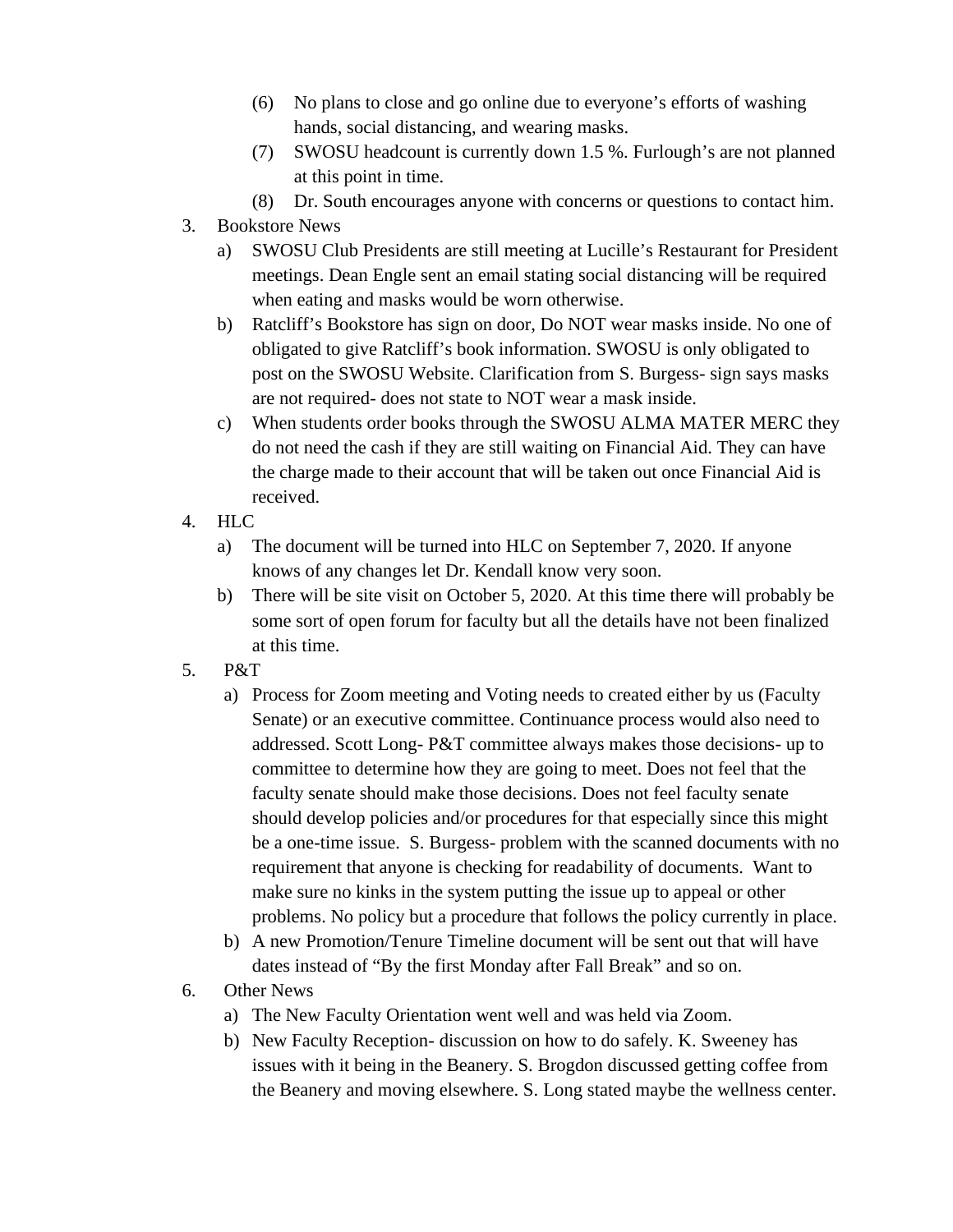K. Sweeney thinks the wellness area too small. K. Sweeney will look into a different location for the reception and get drink before or after the meeting. S. O'Neal also uncomfortable with drinking coffee with others. Suggested dept. do something for new faculty and then have something in the Spring. M. Ubeidat suggested doing something outdoors. Will revisit next month.

- c) Don't forget to Certify your Rosters
- d) If you have collected Faculty Senate dues for your school and department please send via Campus Mail or Hand Deliver to Carie.
- B. Secretary/Treasurer Carie Strauch
	- 1. Will fill out Roll Sheet Please check the minutes carefully from each meeting to be assured you were not missed.
	- 2. Treasurer's Report- Need to determine audit of funds- Karen Sweeney to look at bylaws
		- a) BancFirst
			- (1) July Balance: \$1,793.98
			- (2) Withdrawal: \$0
			- (3) Deposit:
			- (4) Current Balance: \$1,518.88
		- b) University Account
			- (1) May Balance: \$105.01
			- (2) Current Balance: \$105.01
- C. President-Elect Amanda Evert:
- D. Past President Stephen Burgess:
- E. Faculty Athletic Representative Bo Pagliasotti: discussed the issue with sports moving to spring and how the student athletes are spending their days without the athletics
- F. Student Government Representative Natalie Kinder: discussed upcoming student senate filing and what the process is for that for interested students

#### **VII. Reports from Standing and Ad Hoc Committees:**

- **VIII. Unfinished Business:**
	- **IX. New Business:**
	- **X. Adjournment:** 3:17
	- XI. **Next Meeting:** Friday, September 25, 2020, 2:30 p.m. via Zoom

#### Fall 2020 Meetings, 2:30 p.m.

Friday, August 28, 2020 Friday September 25, 2020 Friday October 30, 2020 Friday November 20, 2020 Friday December 4, 2020

Spring 2021 Meetings, 2:30 p.m. Friday January 29, 2021